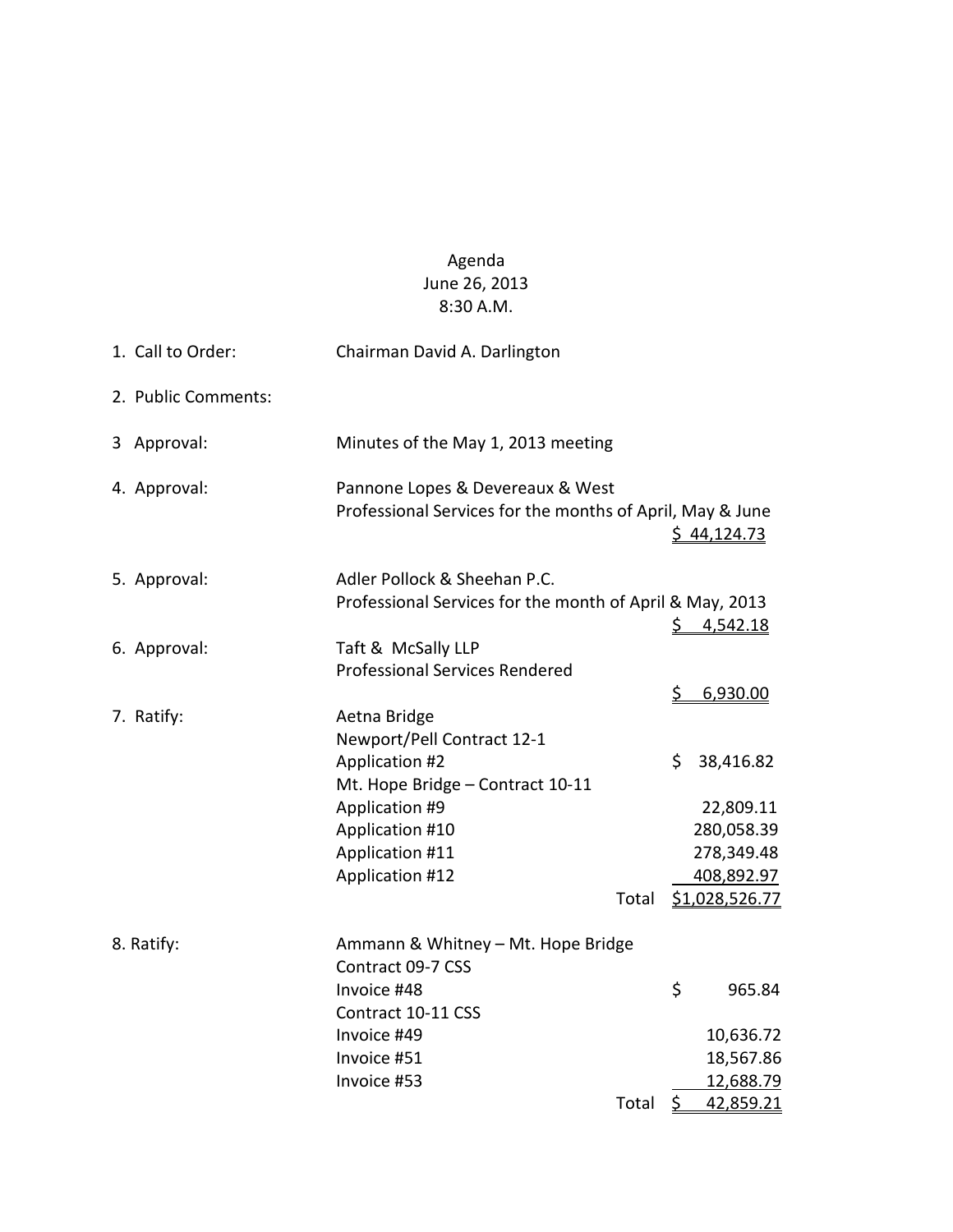RITBA Agenda June 26, 2013 Page 2

| 9. Ratify:               | Jacobs - RITBA Traffic & Revenue Consultant                                                                                                                                                                              |  |  |
|--------------------------|--------------------------------------------------------------------------------------------------------------------------------------------------------------------------------------------------------------------------|--|--|
|                          | Invoice #26<br>\$11,680.98                                                                                                                                                                                               |  |  |
|                          | Invoice #27<br>3,880.34                                                                                                                                                                                                  |  |  |
|                          | Mt. Hope Sakonnet River Bridge FEIS Reevaluation                                                                                                                                                                         |  |  |
|                          | Invoice #08<br>28,123.05                                                                                                                                                                                                 |  |  |
|                          | Invoice #09<br>957.82                                                                                                                                                                                                    |  |  |
|                          | \$44,642.19<br>Total                                                                                                                                                                                                     |  |  |
| 10. Ratify:              | Modjeski and Masters, Inc.<br>2012 Annual Inspection & FCM Inspection<br>Invoice #4<br>\$<br>10,458.97<br>Invoice #5<br>7,481.61<br>Invoice #6<br>616.76<br>Total<br>$\frac{5}{2}$ 18,557.34                             |  |  |
| 11. Ratify:              | PB Inc., Newport/Pell Bridge<br>Contract 11-1<br>\$<br><b>Invoice #509475</b><br>1,679.97<br>Invoice #512664<br>12,530.44<br>\$14,210.41<br>Total                                                                        |  |  |
| 12. Ratify:              | Requisition for Series 2010A - No. 34<br>Keville Enterprises, Inc.<br>\$<br>2,736.40<br>Requisition for Series 2010A - No. 35<br>Abhe & Svoboda, Inc.<br>3,060,975.21<br>Keville Enterprises<br>296.56<br>\$3,064,008.17 |  |  |
| 13. Discussion/Approval: | Fireworks Request - City of Newport                                                                                                                                                                                      |  |  |
| 14. Discussion/Approval: | Rocket Hogs Fireworks Request                                                                                                                                                                                            |  |  |
| 15. Discussion/Approval: | Award Contract 13-7 "Dynamic Message Signs"                                                                                                                                                                              |  |  |
| 16. Discussion/Approval: | Keville Enterprises, Inc. Request for Contract Renewal<br>On-Call Construction Inspection Services - Contract 10-1                                                                                                       |  |  |
| 17. Discussion/Approval: | Review and Adoption Budget FY 2014                                                                                                                                                                                       |  |  |